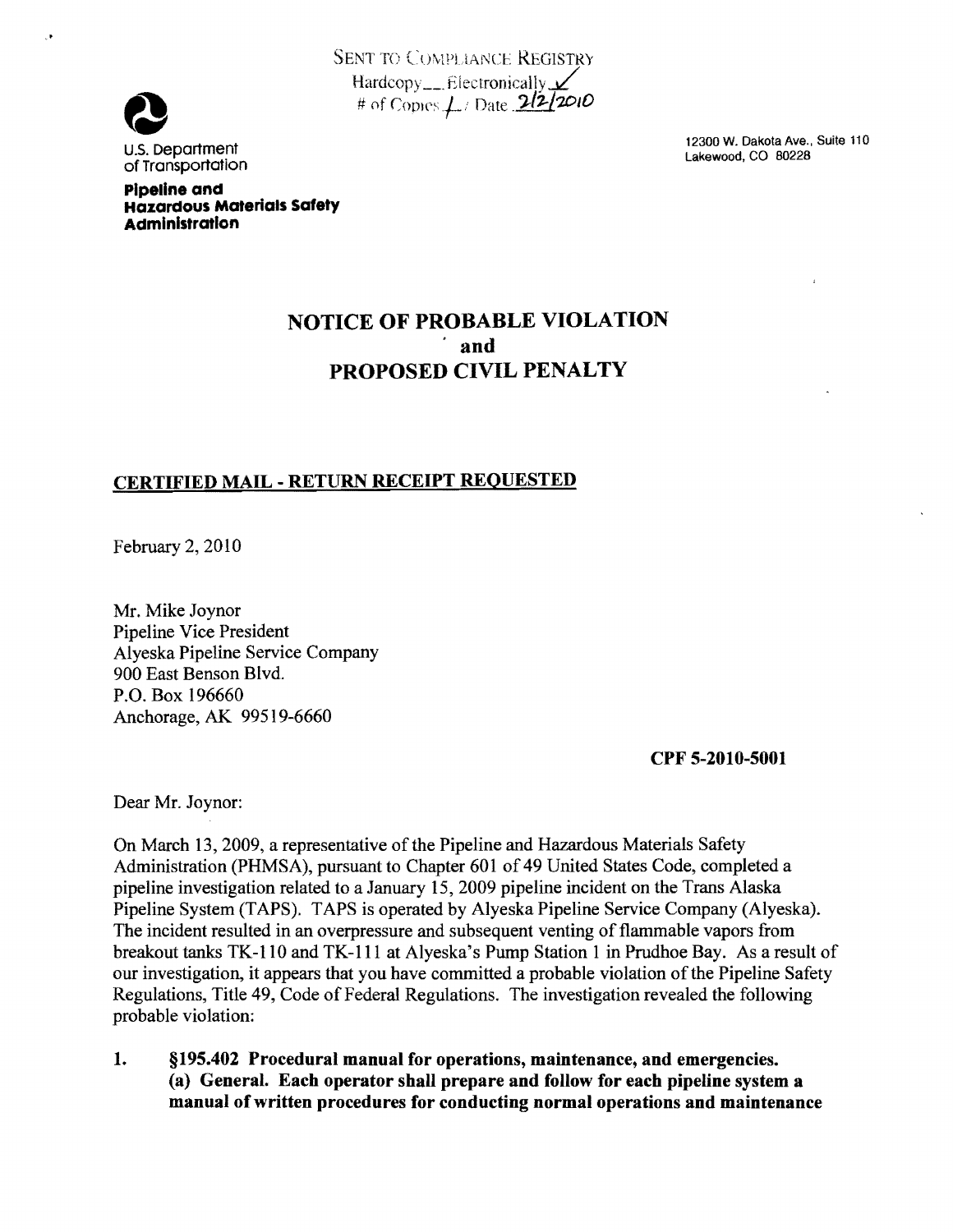activities and handling abnormal operations and emergencies. This manual shall be reviewed at intervals not exceeding 15 months, but at least once each calendar year, and appropriate changes made as necessary to insure that the manual is effective. This manual shall be prepared before initial operations of a pipeline commence, and appropriate parts shall be kept at locations where operations and maintenance activities are conducted.

(d) Abnormal operation. The manual required by paragraph (a) of this section must include procedures for the following to provide safety when operating design limits have been exceeded;

(1) Responding to, investigating, and correcting the cause of;

(i) Unintended closure of valves or shutdowns;

(ii) Increase or decrease in pressure or flow rate outside normal operating limits;

(iii) Loss of communications;

(iv) Operation of any safety device;

(v) Any other malfunction of a component, deviation from normal operation, or personnel error which could cause a hazard to persons or property.

(2) Checking variations from normal operation after abnormal operation has ended at sufficient critical locations in the system to determine continued integrity and safe operation.

(3) Correcting variations from normal operation of pressure and flow equipment and controls.

Alyeska did not follow its manual of written procedures for handling abnormal operations by failing to verify or confirm system integrity before restarting the pipeline system after a breakout tank overpressure and vapor release event. On January 15, 2009, Alyeska's Pump Station 1 breakout tanks, TK-110 and TK-111, were overpressured due to the rapid influx of natural gas into the Trans Alaska Pipeline System. The natural gas was introduced by BPXA's pigging operations being conducted on their OTL system which delivers products to TAPS. This overpressure event caused the tanks' relief vents and "blow out" type hatches to open and release flammable vapors. This event is an abnormal operation.

Alyeska's OM-1, Section 3 procedures provide that in response to an abnormal operation, "The Operations Control Center (OCC) Controller will verify system integrity and dispatch linewide reconnaissance as appropriate." Alyeska's procedure also provides, "the OCC Controller will restore normal operations once system integrity is confirmed." After the overpressure of the TK-110 and TK-111 breakout tanks and subsequent vapor release, Alyeska did not verify and confirm system integrity before restarting the pipeline system. Furthermore, Alyeska did not conduct a visual inspection of the tanks before it restarted the system. The vapor release and tank overpressure constituted a significant abnormal operation that could have harmed pipeline system integrity. Alyeska did not conduct a tank inspection until days after restarting the pipeline system.